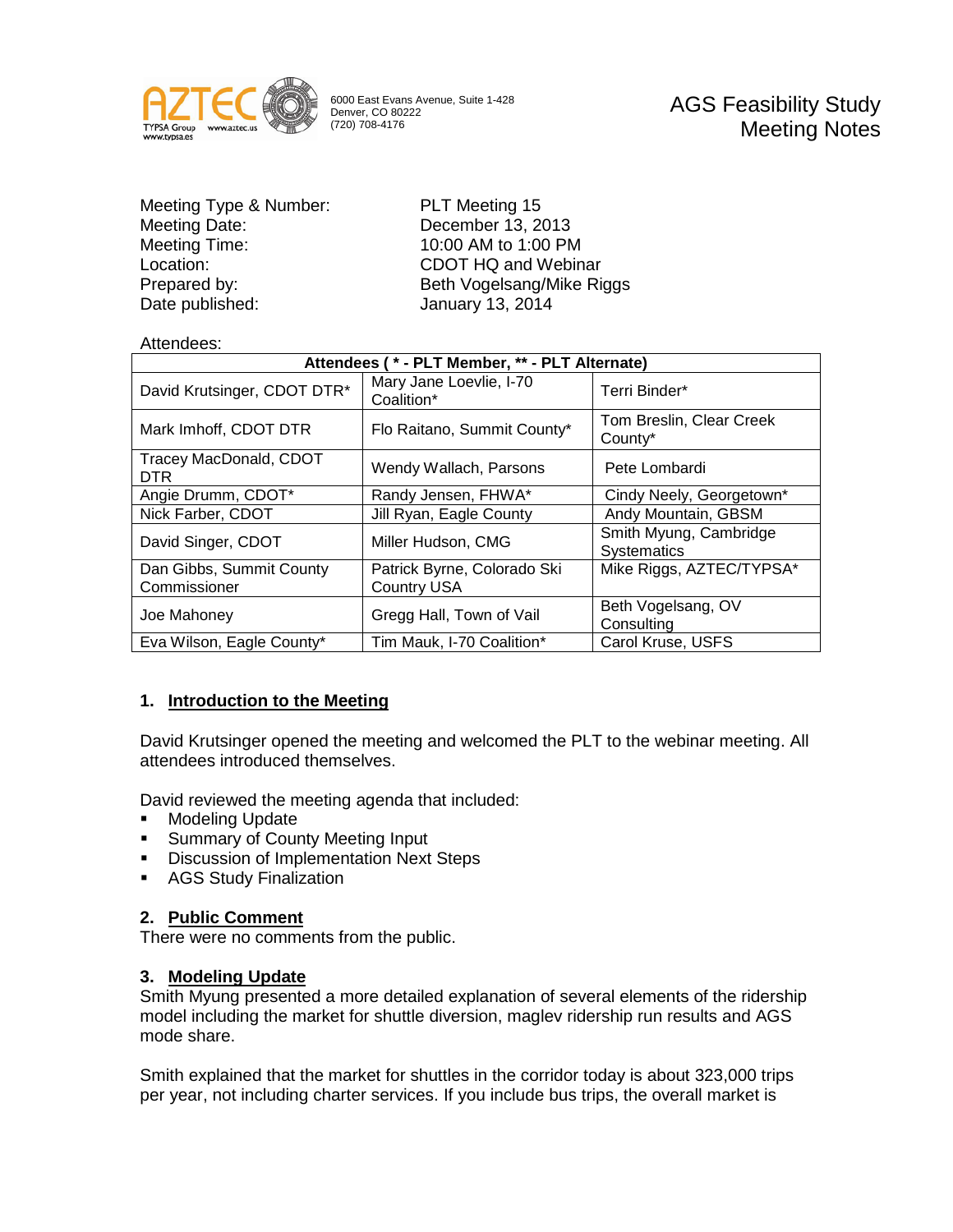roughly 465,000 – 665,000 annual trips by 2035. The assessment indicates that 11-14% or 64,000-110,000 trips would be diverted from bus/van/shuttle to AGS in 2035.

A PLT member asked whether those numbers accounted for winter and summer seasons? It was answered that yes, they did based on current scheduling of services. The PLT member explained that CME routing and service has been approved for more frequent service.

A PLT member asked if the model was truly capturing the full private market and Smith explained that he felt it was.

A PLT member commented that it seemed that diversion numbers would be higher when you extend the AGS to DIA because the travel cost would be \$0.26 per mile vs. \$0.70 cents or higher per mile.

Smith explained that modeling runs have been completed on High Speed (HS) Maglev, Medium Speed (MS) Maglev and High Speed Rail for segments and full scenarios now, including the full Denver Metro and I-25 system and DIA to ECRA. HS Maglev for DIA to ECRA stand alone is estimated to generate 3.58 million riders, but HS Maglev for the full Denver Metro and I-25 system combined with the line from Golden to ECRA is estimated at 4.64 million.

As a comparison, the HS Maglev from Breckenridge to DIA with the full ICS system in place generates 2.91 million riders and HS Rail from Breckenridge to DIA with the full ICS system in place generates only 2.68 million. An additional comparison was made then for a standalone HS Maglev from Breckenridge to DIA and ridership estimates were 1.78 million, a difference of 1.13 million riders.

Ridership results were also broken into peak weekend vs. off-peak weekday travel. For the HS Maglev hybrid alignment from ECRA to Golden coupled with HS Rail for the ICS system, total ridership is projected at 6.2 million with peak weekend day trips at 42,100. Comparatively, weekday trips are far fewer at 12,700 reflecting the resort related travel demand in the corridor.

Smith also explained that AGS Mode Share is derived from the 12.4 million vehicular trips estimated to travel through the EJMT tunnel in 2035. At 2.4 persons per vehicle and excluding truck traffic, there are a projected 24,000,000 eligible person trips through the EJMT tunnel in 2035. Depending on whether AGS is a HS or MS technology or a standalone system or working in conjunction with the full ICS Front Range system, the eligible person trips diverted from auto to AGS is between 6.4% and 26%. It is difficult to determine the correct diversion percentage because there is no observed data in the US to draw from and European and Asian HSR systems serve different markets. Currently, mode share capture rates in France are about 9%, Spain 38% and Great Britain and Germany 6-8%.

A PLT member asked whether an effort was made to determine what percent diversion is represented in the peak weekend day ridership projection of 42,000 riders. What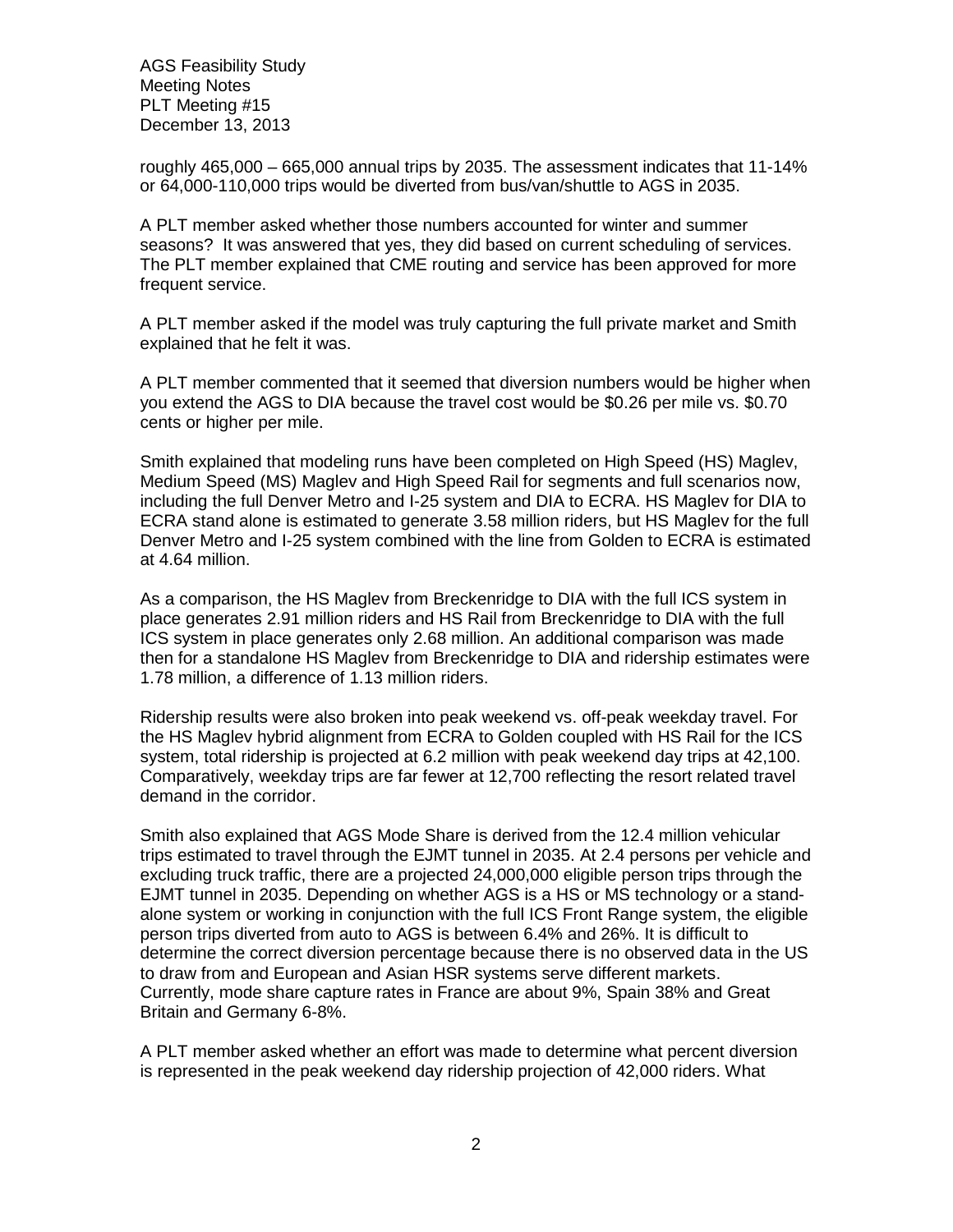percent of the peak weekend day was the 42,000? The answer was not known based on the current assessment.

A PLT member asked whether there were examples of mode share splits in rural areas and it was answered that there were not and that most examples are from urban systems.

A PLT member asked why Spain's mode share split was so high and it was discussed that perhaps the service and culture of Spain contributed to higher rail ridership and mode share split.

### **4. Summary of County Meeting Input**

Beth Vogelsang provided an overview of the third and final round of County Meetings held in November 2013. The purpose of the meetings was to highlight the overall study findings on technology, alignment, cost and ridership estimates and to define the preferred station locations for each county based on their input, criteria evaluation and related technical study findings.

Beth reviewed that the best performing alignment for the corridor was found to be the hybrid maglev alignment serving Summit County at Keystone, Breckenridge and Copper Mountain with an estimated cost of \$13.3 billion from Golden to ECRA.

Beth shared the findings of the ICS also near conclusion explaining that the full-vision scenario would run from Fort Collins south to Pueblo for roughly \$14 billion and 12.8 million riders and from DIA to ECRA for \$13.3 billion and about 4.6 million riders. This scenario would include a connection across I-76 from DIA to the West Suburban station in Golden making a one-seat ride possible from DIA to the mountains. Beth presented the alternative full-vision scenario that does not include the I-76 link but instead makes the east-west connection with an alignment along the E-470 right of way around the periphery of Denver to the south and back north to the West Suburban station in Golden. This scenario is anticipated to cost \$16.6 billion for the Denver metro and I-25 system and carry 12.8 million riders coupled with the mountain segment from Golden to ECRA for \$13.3 billion and 6.1 million riders. Ridership for the mountain corridor is actually anticipated to be higher with a southern connection for the ICS system.

A PLT member commented that the system would not see that high a ridership out of Douglas County as is being projected. Drivers from the south typically take Highway 9 over Hoosier Pass into Breckenridge.

Beth highlighted the key results from each of the County meetings:

Summit County – Generally accepted that resort demand is the primary ridership driver in Summit County and that Keystone, Breckenridge and Copper Mountain station locations support that. In order to divert traffic from I-70, these locations should be served. Silverthorne and Frisco present strong options for station locations because of their compatibility with increased land use densities and available acreage for development of mixed-uses.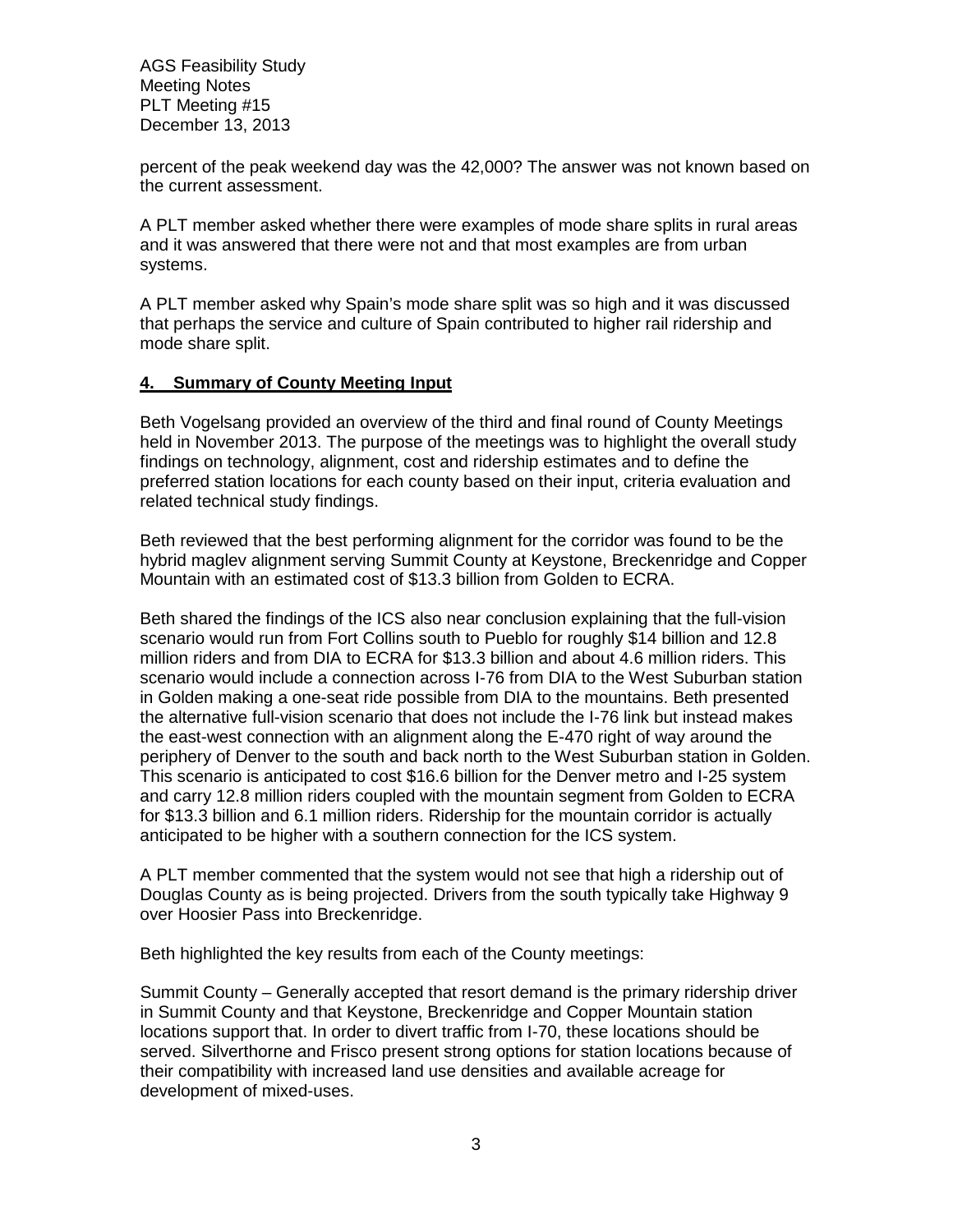Eagle County - The priority station locations in Eagle County of Vail, ECRA and the Traer Creek location in Avon were strongly supported as offering opportunity for development and serving transit needs well.

Jefferson County - The priority station for Jefferson County was defined at I-70 &  $6<sup>th</sup>$ Avenue. The location presents the best opportunity for locating the station near the W Line station at the Jefferson County Building and for supporting development opportunities at the station.

Clear Creek County – The priority station location for Clear Creek County is defined as one of the three priority locations including Idaho Springs, Empire Junction and Georgetown. Each location offers opportunity and the County would prefer to retain all three at this phase of study.

Beth went on to highlight that potential development around the stations may prove to be an important element in future funding of the stations and that based on these priority locations, roughly 150 acres of land would be open to development or redevelopment with about 65% of that being "developable". Based on a composite market value derived through the ICS and representative of a broad range of metro area developments, the estimated value of the potential square footage of development in the corridor would be over \$2 billion. Accommodating that potential growth should be considered in updates to local area transportation and land use plans, and the effects of a stronger local population base throughout the corridor should be considered.

# **5. Discussion of Implementation Next Steps**

David Krutsinger went on to highlight some of the current business/resort/tourism questions being considered by resort communities in the corridor today, including who is coming to the I-70 communities today and tomorrow? How to accommodate growth and expansion from today to tomorrow? And how to monitor the trends in visitation and use and adapt to change in the corridor communities?

A PLT member commented that the White River National Forest is one of the top three visited National Forests in the nation today. People are going to continue to come and would use AGS to access locations.

David explained an economics benefit comparison of the earlier Patty Silverstein report and the AGS B/C Analysis. The previous report identified the estimated cost of not acting to be a loss of \$839 million. The AGS report found the estimated benefit of carrying out the AGS system to be between \$1.2 and \$1.4 million. David asked that PLT members consider the role that transportation plays in competitiveness and growth and whether there is a clear preference for AGS and it's opportunity cost? Is there a business case for funding 5-10% of an AGS system through taxes and local fees?

A PLT member asked that perhaps the numbers in the table, loss vs. gain, be shown in different colors for easier interpretation.